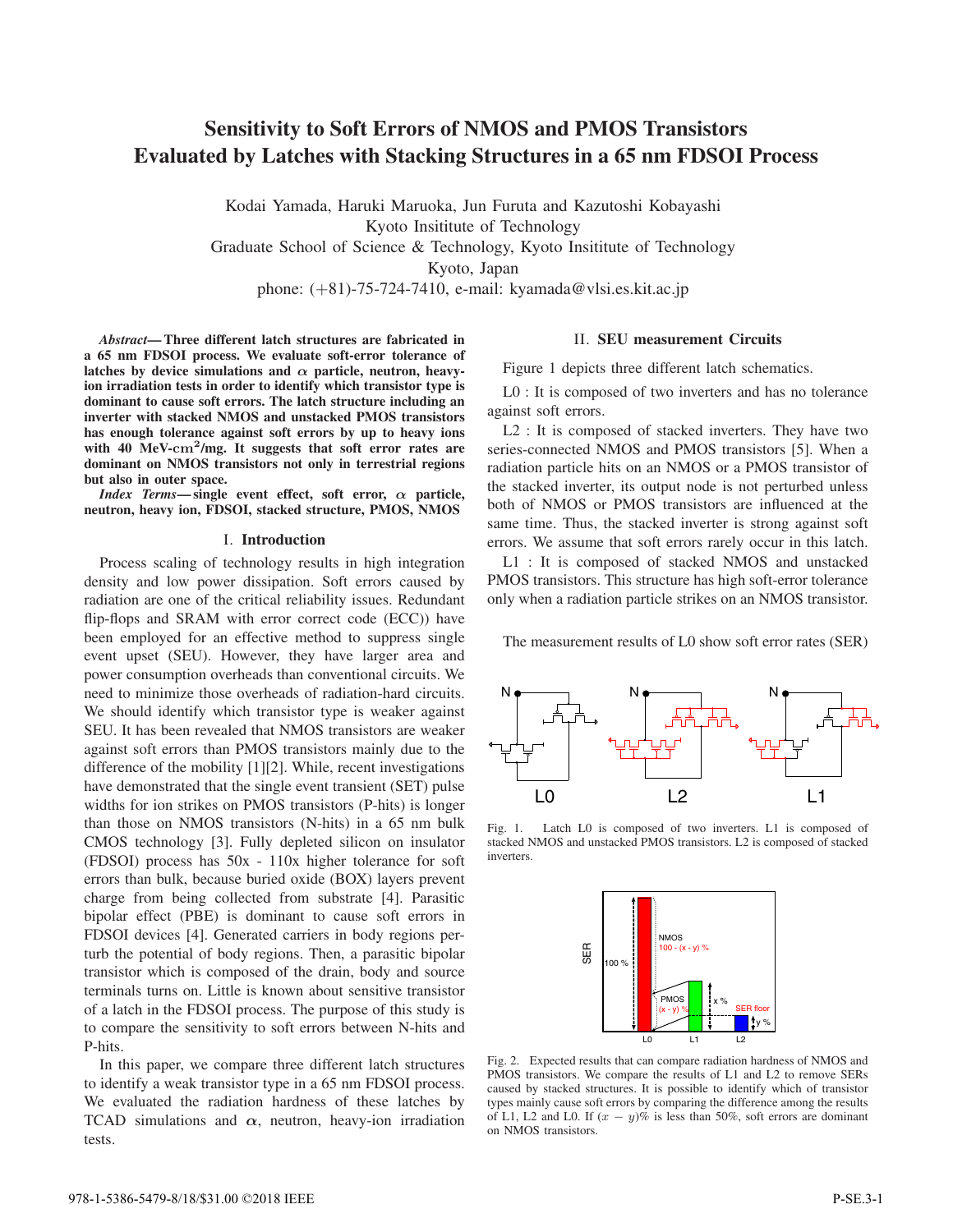

Fig. 3. Fabricated chips in a 65 nm FDSOI process.

originated from NMOS and PMOS transistors. Those of L2 show the SER originated from NMOS transistors. Those of L1 show the SER originated from the stacked transistors. By comparing SERs of L0, L1 and L2, it is possible to investigate how PMOS transistors are contributed to soft errors as shown in Fig. 2.

We measured the SERs of L0, L1 and L2 using flip flops which contain these structures in the slave latches. Figures 3 (a) and (b) show the fabricated test chips in a 65 nm FDSOI process with thin BOX layers [6].

### III. **Simulation Results**

Three-dimensional TCAD simulations are carried out using the Synopsys Sentaurus to evaluate radiation hardness of the latch constructed in the 65nm FDSOI process. We calculate soft-error tolerance of the latch consisting of crosscoupled inverters at supply voltage  $(V_{\text{DD}})$  of 0.8 V. A heavy ion hits on an NMOS or a PMOS transistor as shown in Fig. 4.

We compared the threshold liner energy transfer (LET) value (the minimum LET at which the latch upsets). Higher threshold LET means higher radiation-hardness. Table I shows the threshold LET values. The threshold LET hitting on an NMOS transistor is 55% of that on a PMOS transistor. SET pulses originated from an NMOS transistor and a PMOS transistor in the latch were compared. Figure 5 shows SET pulses at  $V_{\text{DD}} = 0.8$  V when an injected particle has



Fig. 4. Latch consisting of cross-coupled inverters on device simulations.

TABLE I THRESHOLD LET VALUES OF LATCH.

| Transistor | Threshold LET value (MeV- $\text{cm}^2/\text{mg}$ ) |
|------------|-----------------------------------------------------|
| (a) NMOS   | 3.8                                                 |
| $(b)$ PMOS | 69                                                  |



Fig. 5. SET pulses originated from particle hits on an NMOS transistor and a PMOS transistor in latch when the injected particle has LET of 3 MeV- $\text{cm}^2/\text{mg}$  at  $V_{\text{DD}} = 0.8$  V. We compared values of heights at peaks and widths at 50% height.

LET of 3 MeV-**cm<sup>2</sup>**/mg. The SET pulse generated from an NMOS transistor is 1.4x higher and 2.4x wider than those from a PMOS transistor despite a particle with same LET. This simulation results reveal that NMOS transistors produce bigger SET pulses than PMOS transistors.

## IV. **Experimental Results**

We measured the radiation hardness of three latches when the node N is 0 or 1 in Fig. 1.

#### *A. Particle Irradiation*

 $\alpha$  particle irradiation tests were carried out using a 3 MBq <sup>241</sup>Am source. All measurements were done by repeatedly initializing all latches: the  $\alpha$  source was placed on the chip for 20 minutes and data were read after removing the  $\alpha$  source. This tests were carried out three times under respective conditions and the obtained data were averaged. The error probability (EP) is used to evaluate soft-error tolerance. EP was calculated using Eq. 1. The error bars are within 95.44% confidence  $(2\sigma)$ .

$$
EP = \frac{N_{\text{error}}}{N_{\text{FF}}} \tag{1}
$$

The EP was the number of errors  $(N_{\text{error}})$  divided by the number of FFs  $(N_{\text{FF}})$ .

Table II summarizes the average number of errors by  $\alpha$  particles under each static condition. Figure 6 shows experimental results of  $\alpha$ -induced error probabilities (EPs) at  $V_{\text{DD}} = 0.8$  V and 0.4 V. No distinct difference is observed in the EPs of L1 and L2 when  $V_{\text{DD}} = 0.8$  V. The results clearly show that soft errors in L0 are originated from NMOS transistors with 100% probability when  $V_{\text{DD}} = 0.8$  V. The ratio of soft errors at an NMOS transistor to the total soft errors in L0 is 99.99% by  $\alpha$  particles even at  $V_{\text{DD}} = 0.4$  V. Thus, soft errors by  $\alpha$  particle irradiation are dominant on NMOS transistors.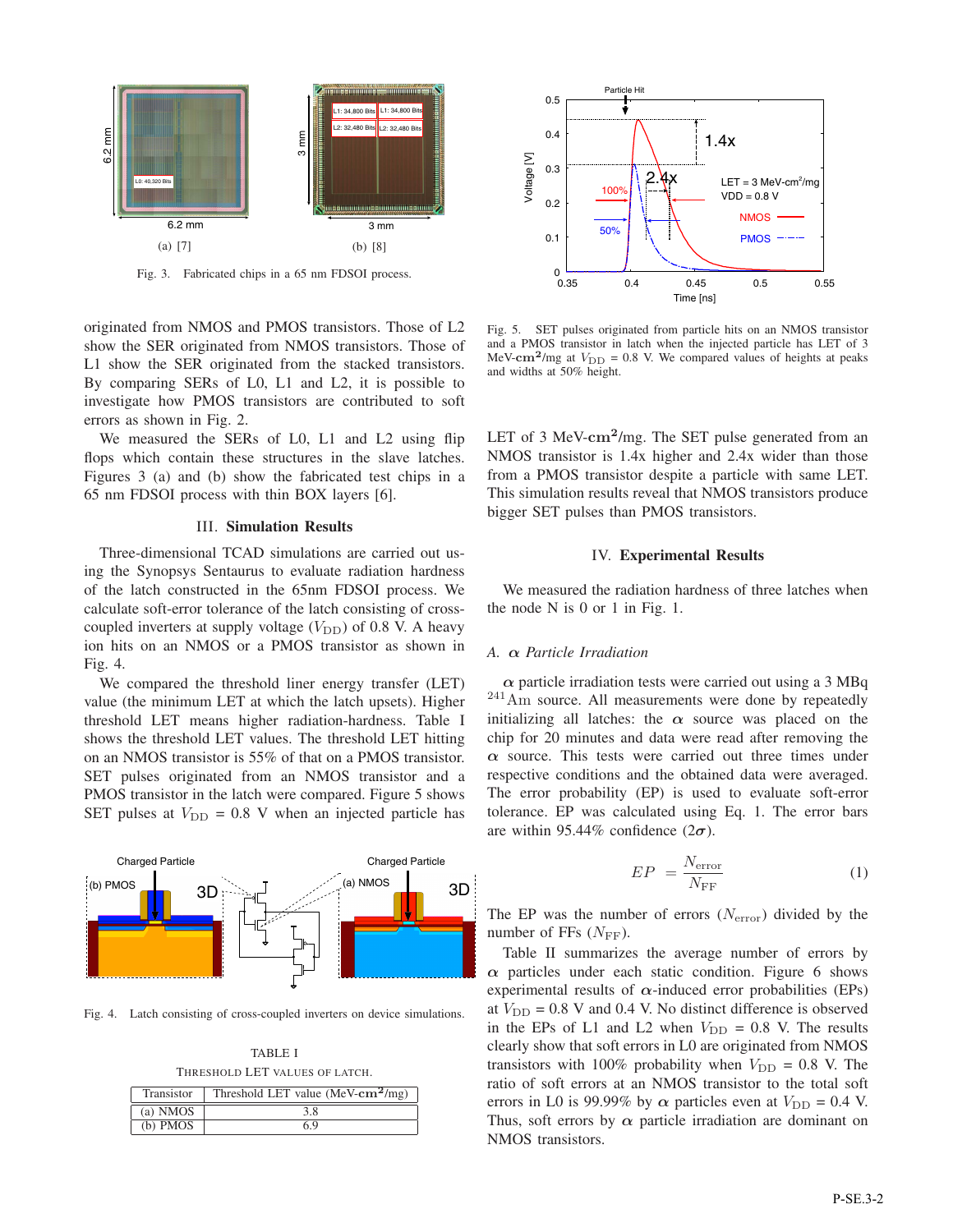

Fig. 6. Experimental results of  $\alpha$ -induced error probabilities. Error bars are within 95.44% confidence. Down arrows mean no error.

#### *B. Spallation Neutron Irradiation*

The spallation neutron experiments were carried out at the research center for nuclear physics (RCNP), Osaka University, Japan [9]. The average acceleration factor  $(AF)$ is about  $4.3 \times 10^8$  compared with the sea level in New York city. To increase the number of upset FFs within a limited time, stacked device under test (DUT) boards were used. Four chips are mounted on a DUT board. We measured soft error rates (SERs) under two conditions used in the  $\alpha$ particle irradiation tests. The SER was calculated using Eq. 2. Tests were repeated in 20 times under each condition and the obtained data are averaged at  $V_{\text{DD}} = 0.8$  V. Irradiation tests when  $V_{\text{DD}} = 0.4$  V were repeated for ten times at the node  $N = 1$  in Fig. 1. The error bars are within 95.44% confidence  $(2\sigma)$ .

$$
SER \text{ [FIT/Mbit]} = \frac{N_{\text{error}} \times 10^9 \times 1024^2}{5/60 \times AF \times N_{\text{FF}}} \tag{2}
$$

#### TABLE II

THE NUMBER OF ERRORS BY  $\alpha$  particles on average under each STATIC CONDITION WHEN  $V_{\text{DD}} = 0.8$  V AND 0.4 V.

|         | # of errors          |                       |                       |  |
|---------|----------------------|-----------------------|-----------------------|--|
| VDD     | ſΛ                   |                       |                       |  |
| $0.8$ V | $1.12 \times 10^{3}$ | $1.67 \times 10^{-1}$ | $1.67 \times 10^{-1}$ |  |
| 0.4     | $1.82 \times 10^{3}$ | $3.33 \times 10^{-1}$ | $0.00\,$              |  |



Fig. 7. Experimental results of neutron-induced soft error rates. Error bars are within 95.44% confidence. Down arrows means no error.

Table III summarizes the average number of errors by neutrons and  $AF$  under each static condition. Figure 7 shows neutron-induced SERs. The experimental results of L0 are quoted from [7]. The ratio of the SERs at an NMOS transistor to the total soft errors in L0 is caused 86.3% by neutron irradiation when  $V_{\text{DD}} = 0.8$  V. No distinct difference is observed in the SERs of L1 and L2 when  $V_{DD} = 0.4$  V. Soft errors in L0 are originated from NMOS transistors with 100% probability by neutron irradiation when  $V_{\text{DD}} = 0.4$  V.

 $\alpha$  particles which pass in SOI layers directly deposit charge. While only secondary ions by nuclear reactions between neutrons and silicon atoms deposit charge. Thus, the number of errors by  $\alpha$  particles is much larger than that by neutrons.

#### *C. Heavy-Ion Irradiation*

Heavy-ion irradiation test was carried out at the takasaki ion accelerators for advanced radiation application (TIARA),

#### TABLE III

THE NUMBER OF ERRORS BY NEUTRONS ON AVERAGE UNDER EACH STATIC CONDITION WHEN  $V_{\text{DD}} = 0.8$  V AND 0.4 V.

|               | # of errors |      |      | $AF \times 10^8$ |      |  |  |
|---------------|-------------|------|------|------------------|------|--|--|
| <b>VDD</b>    | L0          |      |      | L0               |      |  |  |
| $0.8^{\circ}$ | 0.20        | 0.05 | 0.00 | 3.81             | 4.30 |  |  |
| 04            | .85         | 0.00 | 0.00 | 3.81             | 3.95 |  |  |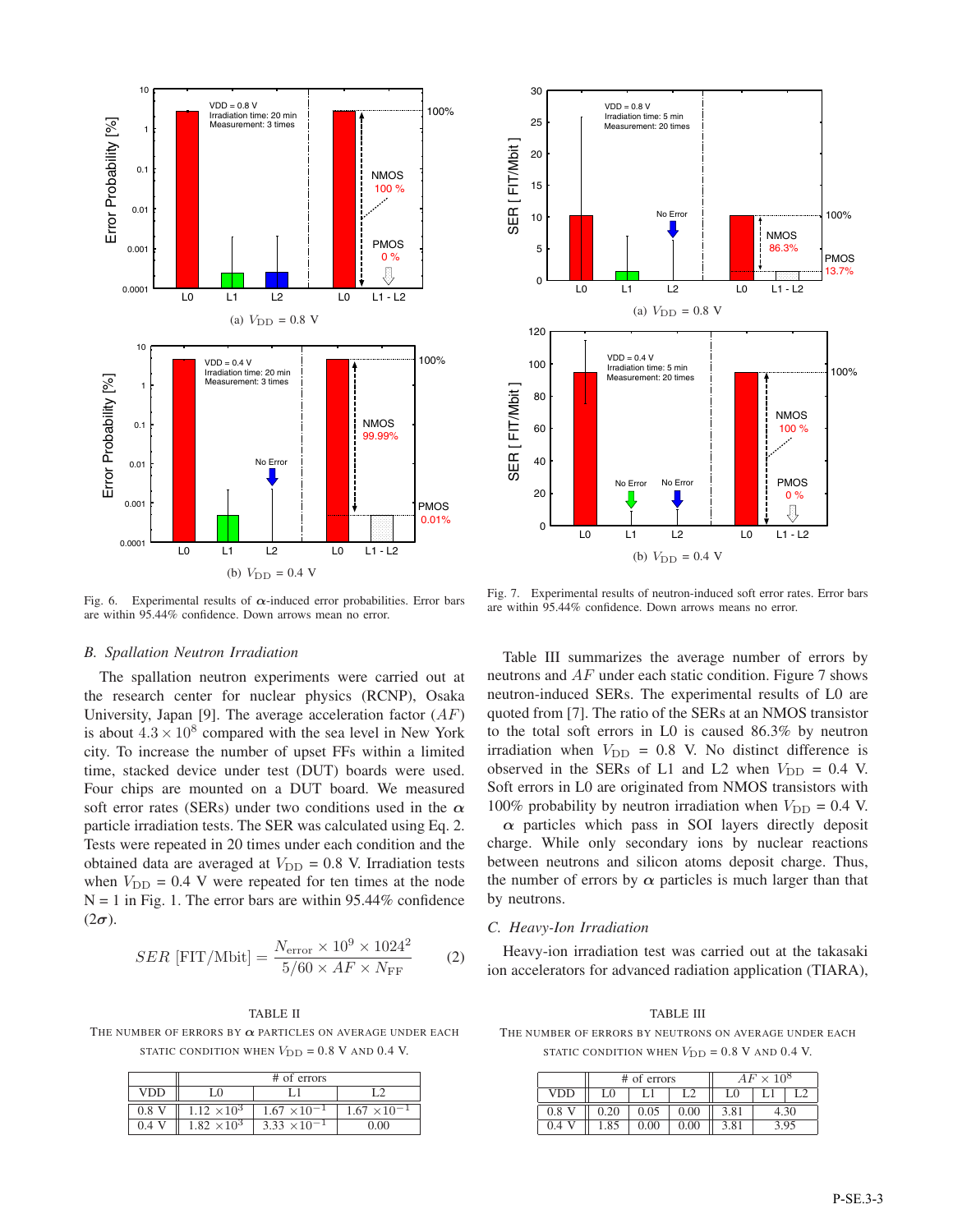TABLE IV ENERGY AND LET OF HEAVY IONS.

|    | Energy [MeV] | LET [MeV-cm <sup>2</sup> /mg] | Range $[\mu m]$ |
|----|--------------|-------------------------------|-----------------|
| Ne | 54.0         | 7.60                          |                 |
| Ar | 107          |                               | 24.             |
| Kr |              | 40.9                          |                 |

TABLE V

THE NUMBER OF ERRORS BY NEUTRONS ON AVERAGE UNDER EACH STATIC CONDITION WHEN  $V_{\text{DD}} = 0.8$  V AND  $N_{\text{ion}}$ .

|     | # of errors |      |      | ion  |      | $\times$ 10 <sup>6</sup> [/cm <sup>2</sup> ] |
|-----|-------------|------|------|------|------|----------------------------------------------|
| ion | L0          |      |      | L0   |      |                                              |
| Ne  |             | 0.00 | 0.00 | 3.41 |      | 1 O7                                         |
| Ar  |             | 6.30 | 3.70 | 2.18 | 2.59 |                                              |
| Kr  |             | 30.6 | 13.3 |      | 2.42 |                                              |

Japan. Figure 8 shows a vacuum chamber and an engineering tester. The radiation hardness was investigated by three ions as described in Table IV.

We measured the number of upsets caused by heavy ions when  $V_{\text{DD}} = 0.8$  V. Heavy ions were exposed with the static conditions for 30 seconds. Ion exposures are done under the static conditions. Measurements were five times per condition by Ne, Ar and Kr. The cross section (CS) is used in order to evaluate soft-error tolerances. Eq. 3 is used in order to calculate the CS [10].

$$
CS\,\left[\text{cm}^2/\text{bit}\right] = \frac{N_{\text{error}}}{N_{\text{ion}} \times N_{\text{FF}}}
$$
\n(3)

The  $CS$  is calculated from the number of errors ( $N<sub>error</sub>$ ), the number of ions per unit area  $(N_{\text{ion}})$ , and the number of FFs  $(N_{\text{FF}})$ .

Table V summarizes the average number of errors by heavy ions and  $N_{\text{ion}}$  under each static condition. Figure 9



Fig. 8. A vacuum chamber and an engineering tester. (A) is the test chip (a) which contains L0 in Fig. 3. (B) is the test chip (b) which contains L1 and L2 in Fig. 3.



Fig. 9. Experimental results of heavy-ion cross sections. Error bars are within 95.44% confidence. Down arrows means no error in (a).

shows heavy-ion-induced CSs. No distinct difference is observed in the CSs of L1 and L2 by Ne. Soft errors in L0 are originated from NMOS transistors with 100% probability by Ne. The CS at an NMOS transistor by Ar accounts for 97.72% of the total CS in L0. These results show that soft errors from PMOS transistors start to cause by heavy ions whose LET is between 7.6 MeV-**cm<sup>2</sup>**/mg and 17.5 MeV**cm<sup>2</sup>**/mg. The ratio of the CS at an NMOS transistor to the total CS in L0 is 89.77% by Kr. The higher the energy of heavy ion is, the bigger the CS of an PMOS transistor is. The number of particles with over 40 MeV-**cm<sup>2</sup>**/mg is much less than those with less than 40 MeV-**cm<sup>2</sup>**/mg in outer space [11]. Thus, soft errors originated from an NMOS